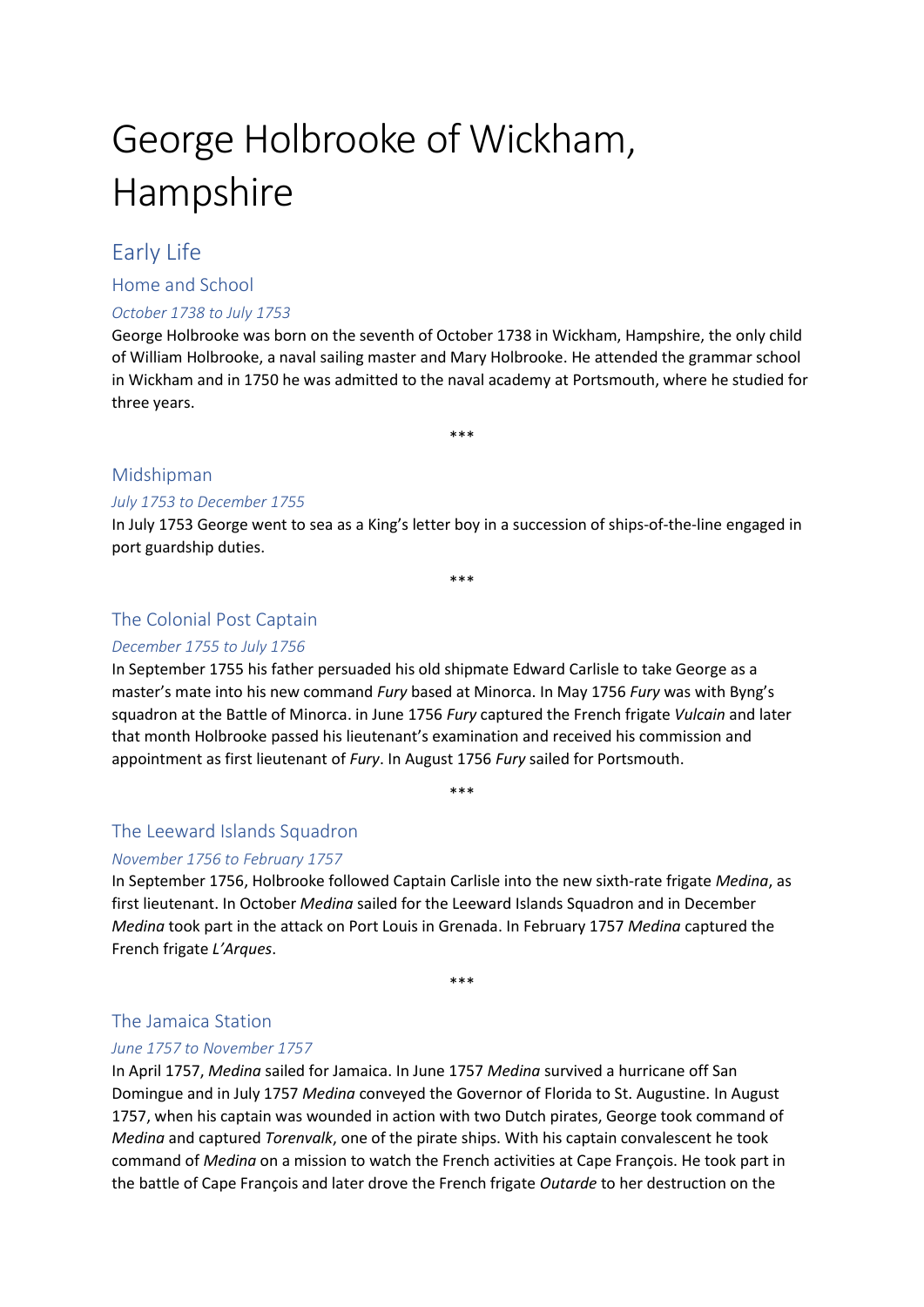Inagua Islands. On his return to Port Royal he was promoted to commander and given *Torenvalk* to command, now re-named *Kestrel*.

\*\*\*

#### Holbrooke's Tide

#### *December 1757 to March 1758*

In November 1757 *Kestrel* was sent to Portsmouth with despatches. On his arrival at the Admiralty, he was given orders to initiate a blockade of Emden in advance of Commodore Holmes' arrival. In January 1758 he survived an attempted murder. In March 1758 he negotiated the surrender of Emden before the arrival of Commodore Holmes, and later in the month captured the Dunkirk privateer *Bon Chance* before returning to Portsmouth for a refit.

\*\*\*

## Perilous Shore

#### *March 1758 to November 1758*

After returning from Emden in March 1758, Holbrooke is ordered to join Commodore's Howe's Inshore Squadron of the Channel Fleet. He takes part in the raids on Saint-Malo and Cherbourg in the summer of 1758. In September he is captured at Saint-Cast as the army is being re-embarked after the second failed raid on Saint-Malo. Holbrooke is exchanged and returns to England to find that *Kestrel* has been given to another commander. He is ordered to the American Colonies to support the attack on Fort Niagara and sails in the packet Lord Halifax in November 1758.

\*\*\*

### Rocks And Shoals

#### *December 1758*

In December 1758 Holbrooke has a lucky escape when *Lord Halifax* is saved from a privateer by Carlisle in *Medina*. Holbrooke joins Carlisle in Williamsburg for Christmas before continuing his journey to New York.

\*\*\*

## Niagara Squadron

#### *June 1759 to September 1759*

Holbrooke is seconded to Brigadier Prideaux' army for the 1759 attack on Fort Niagara. After a difficult start as the only senior naval officer in the expedition, he quickly proves his value by capturing a French schooner on Lake Ontario and protecting the army's boats as they coast along the lake to the fort. He befriends a Mohawk warrior he teaches him how to survive in the North American wilderness. Holbrooke takes part in the final battle of La Belle Famille that forces the French capitulation. He returns to England in September 1759 where he at last achieves his promotion to post-captain.

\*\*\*

#### Nor'west By West

#### *February 1760 to May 1760*

On his promotion to post-captain, George Holbrooke is appointed to command *Argonaut*, a twentyeight-gun sixth rate frigate that is shortly to be launched at Moody Janverin's yard on the Hamble. While his ship is fitting out, Holbrooke marries Ann Featherstone on the 21<sup>st</sup> of October 1759.